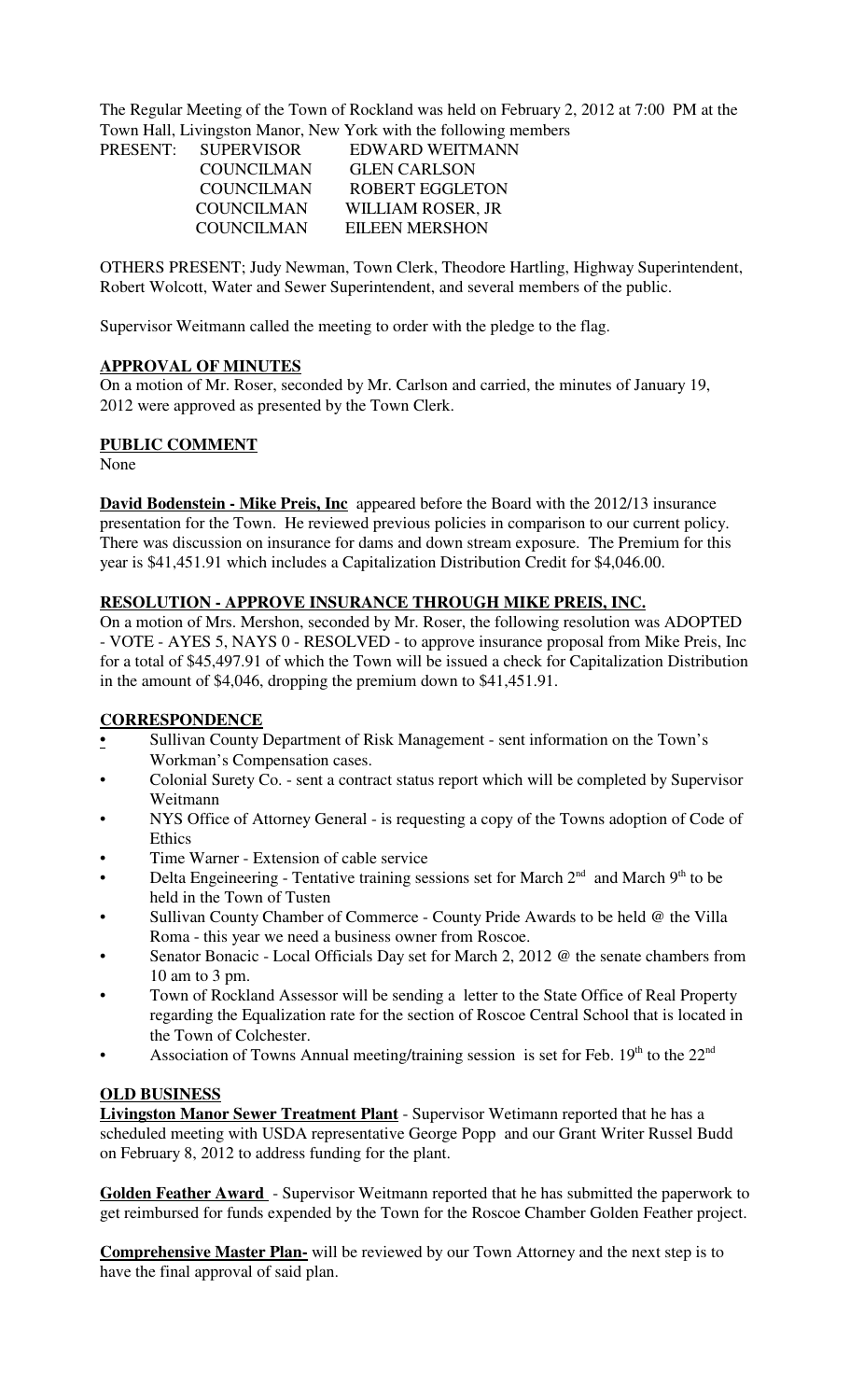# *REGULAR MEETING, TOWN OF ROCKLAND, FEBRUARY 2, 2012*

#### **New Provision of open meeting law goes into effect February 2, 2012**

On January 3, 2012, an amendment to the Open Meetings Law was enacted that impacts governmental agencies such as school districts and municipalities. The amendment was enacted in response to recommendations made by the Committee on Open Government and has been codified as Section 103(e) of the Public Officers Law. The law goes into effect on today. The new legislation requires two of the following things:

1. "Any document that is subject to disclosure under the Freedom of Information Law (""FOIL""), as well as any proposed resolution, law, rule, regulation, policy or amendment thereto, that is scheduled to be discussed by a public body during an open meeting must be made available upon request either before the meeting or at the meeting during which the record will be discussed, ""to the extent practicable"" as determined by the governmental agency;" and

<sup>2.</sup> "If the governmental agency maintains a regularly and routinely updated website that uses a high speed internet connection, all such records described above that are scheduled to be discussed must be posted on the website prior to the meeting, ""to the extent practicable"" as determined by the governmental agency."

Dr. Joyce Conroy, Town Historian made a presentation regarding San Born Map Company. In her presentation she provided pictures and copies of the maps from the Roscoe area.

#### **Town Clerk's monthly report** was presented.

**Dog Control report** was presented.

**Water/Sewer Weekend Schedule** was presented.

#### **DEPARTMENT HEADS**

Highway - Ted Hartling: reported that he had a fire alarm installed in the Town Barn. He also reported on excess equipment - the 1995 Ford Plow Truck, which he will list on an online auction site.

He advised that the new pickup ordered on state bid will be in sometime next week.

Ted also advised that the FEMA representative for Sullivan County is no longer employed with FEMA. This will created trouble with claims and prolong the process as to what projects were approved.

Water/Sewer - Bob Wolcott reported that Andy Phillips, a Roscoe Sewer District customer had problems with his sewer, come to find out he was never connected to the Roscoe Sewer. The Town made a fee sewer tap and they now have him connected to the system. He has owned the house for 16 years and payed for this service. Statue of limitations allows the town to go back as far as 6 years for credit or payment. Mr. Phillips has requested half of the service payment to be reimbursed to him and half credited to his sewer account. Presidency was set a number of years ago with Mr. Robert Young suing the Town & winning the case.

#### **RESOLUTION - APPROVE PAYMENT AND CREDIT TO PHILLIPS**

On a motion of Mr. Roser, seconded by Mrs. Mershon, the following resolution was ADOPTED - VOTE - AYES 5, NAYS 0 - RESOLVED - to approve half payment to Andy Phillips and half credit to his sewer account.

Bob also reported that the crew repaired a 10 inch main break on Johnson Flats, Livingston Manor.